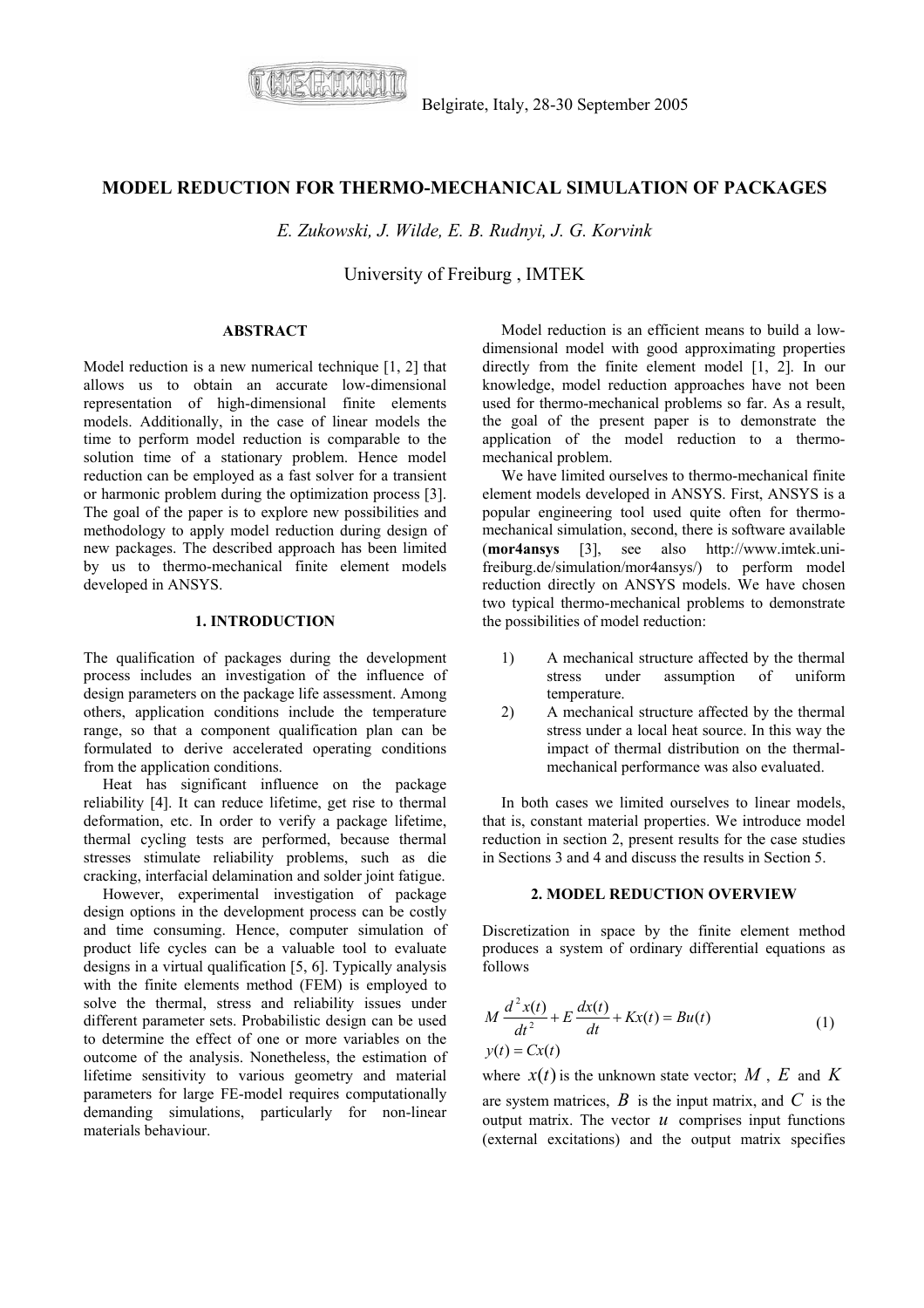particular linear combinations of the state vector that case of interest to an engineer.

In the case of a thermo-mechanical problem, the state vector is composed of deformations *U* and temperatures *T* and the system matrices are a result of corresponding structural and thermal problems

$$
\begin{cases}\nM_U & 0 \\
0 & 0\n\end{cases}\n\begin{pmatrix}\n\ddot{U} \\
\ddot{T}\n\end{pmatrix} +\n\begin{pmatrix}\nE_U & 0 \\
0 & E_T\n\end{pmatrix}\n\begin{pmatrix}\n\dot{U} \\
\dot{T}\n\end{pmatrix} +\n\begin{pmatrix}\nK_U & K_{UT} \\
0 & K_T\n\end{pmatrix}\n\begin{pmatrix}\nU \\
T\n\end{pmatrix} = Bu\n\end{cases}
$$
\n(2)

with the coupling due to the  $K_{UT}$  matrix. As such, model reduction theory should work for a thermo-mechanical problem as well.

The goal of model reduction is to find a lowdimensional approximation for Eq.(1). In the case of a linear dynamic system, that is, when the system matrices are constant, there is a complete mathematical theory on it [1]. It is worthy of noting that the main advantage of model reduction is in its application to a dynamic system when the goal is to evaluate time-dependent solutions.

The model reduction theory is based on the approximation of the transfer function of a dynamic system. In other words, Eq.(1) is transformed to the Laplace domain where a system of ordinary differential equations (1) becomes a system of linear equations. As a result, the ration between inputs and outputs can be written in terms of the transfer function

$$
H = Y/U = C \left\{ s^2 M + sE + K \right\}^{-1} B \tag{3}
$$

where *s* is the Laplace variable, and  $Y$  and  $U$  are the output and input functions in the Laplace domain accordingly.

The approximation is achieved by the introduction of a few generalized coordinates z that describe a lowdimensional subspace *V*

$$
x \approx Vz \tag{4}
$$

with good approximation properties for the transfer function (3). In this respect, software **mor4ansys** [3] implements the implicit moment matching via the Arnoldi process.

After the low-dimensional subspace  $V$  is found, Eq. $(1)$  is projected on it as follows in the time domain

$$
VTMV \frac{d2z(t)}{dt2} + VTEV \frac{dz(t)}{dt} + VTKVz(t) = VTBu(t)
$$
 (5)  

$$
y(t) = CVz(t)
$$

or in the Laplace domain

$$
H_r = Y/U = CV \left\{ s^2 V^T M V + s V^T E V + V^T K V \right\}^{-1} V B
$$
 (6)

As the dimensionality of the systems (5) and (6) is much less than that of the original systems (1) and (3), there is considerable saving in simulation time for transient and harmonic simulation.

## **3. MECHANICAL STRUCTURE AFFECTED BY UNIFORM TEMPERATURE**

A 3D finite element model of a package on a board (Fig.1) was made by the modular modelling method [7]. In this case, the modules from a library are connected to each other only by means of contact elements (CONTA173, 3-D 4-Node Surface-to-Surface Contact and TARGE170, 3-D Target Segment). We have exploited the symmetry and modelled a quarter of the package. The SOLID185 elements (3-D 8-Node Structural Solid) have been used. The model consists of 12379 elements (including contact elements), 9500 nodes and 17355 equations in the system Eq.(1). Seven materials have been modelled such as moulding compound, silicon die, die attach, solder mask, copper pad, solder and PCB (epoxy-glass). The materials properties were assumed to be linear-elastic and temperature independent.



Fig. 1. A quarter 3D finite element model of a package.

When the temperature changes, the mismatch of the coefficients of thermal expansion of different materials leads to deformations as well as to stresses and strains. In our model, the mismatch causes strong bending with a high z-axis displacement. Fig. 2 shows the deformed assembly at 150 °C.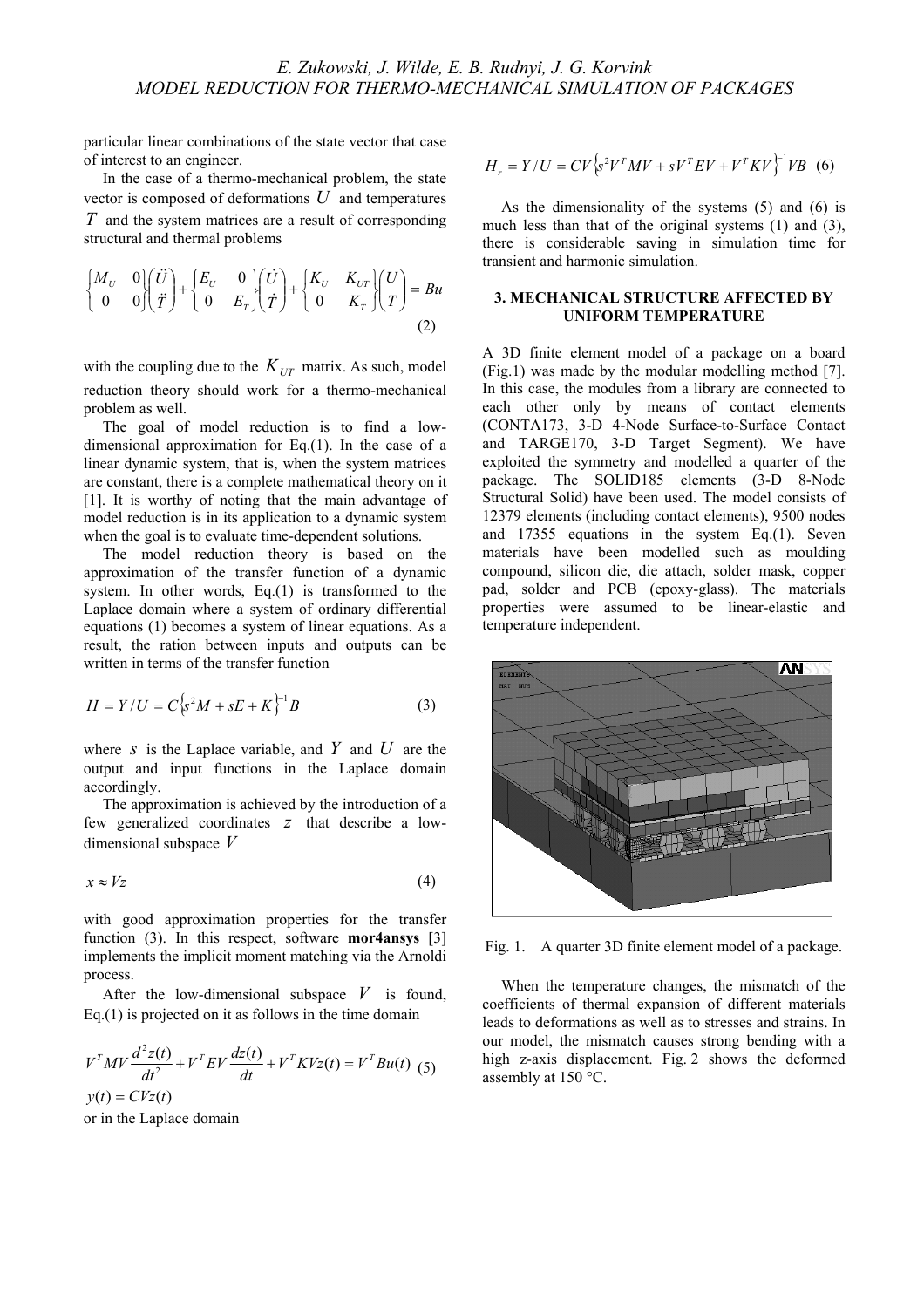

Fig. 2. Z-component of displacement in 3-D quarter symmetry FE-model at 150°C. (Max. displacement by corner node of package)

In the case of the uniform temperature we can neglect the thermal system matrices in Eq.(2) and the state vector contains the displacement only. The thermal effect in this case is modelled though the load vector  $B$  in Eq.(1). This is the standard case for **mor4ansys** [3] and it can be applied directly. **mor4ansys** reads system matrices from the binary ANSYS files, performs model reduction and writes the reduced model in the Matrix Market format [8].



Fig. 3. The transfer function  $Log(H)$  of the 3-D quarter symmetry FE-model for the IC corner node in z-direction (max. displacement ).

In Fig. 3, a transfer function of the original model of dimension 17355 is compared with the transfer function of the reduced system model .The plot has been made for  $U_Z$  of the corner node of the IC. The difference between the two curves is very small in the beginning and becomes slightly noticeable above  $10<sup>5</sup>$  Hz. This means that the reduced model captures accurately the dynamic

effects of the original model. We show the transient response of the model for the same degree of freedom in Fig. 4 in the case of the step response. We plot both curves for the original and reduced model and here the difference is even smaller than in the previous case. We show the difference plot in Fig. 5.



Fig. 4. The transient response  $U_z$  of the IC corner node in z-direction.



Fig. 5. The difference  $U_{Z \text{ full}}-U_{Z \text{ reduced}}$  for the transient response of the original and reduced systems from Fig 4.

The time for model reduction was 33 s and it is similar the time for the stationary solution in ANSYS (26 s). At the same time, the time for harmonic analysis in ANSYS to evaluate the transfer function of the original problem (17355 equations) shown in Fig. 3 was almost 6 hours and the time to evaluate the transfer function of the reduced system (30 equations) was just 9 s. The similar ratio in computational time was found for the transient analysis of the original and reduced systems.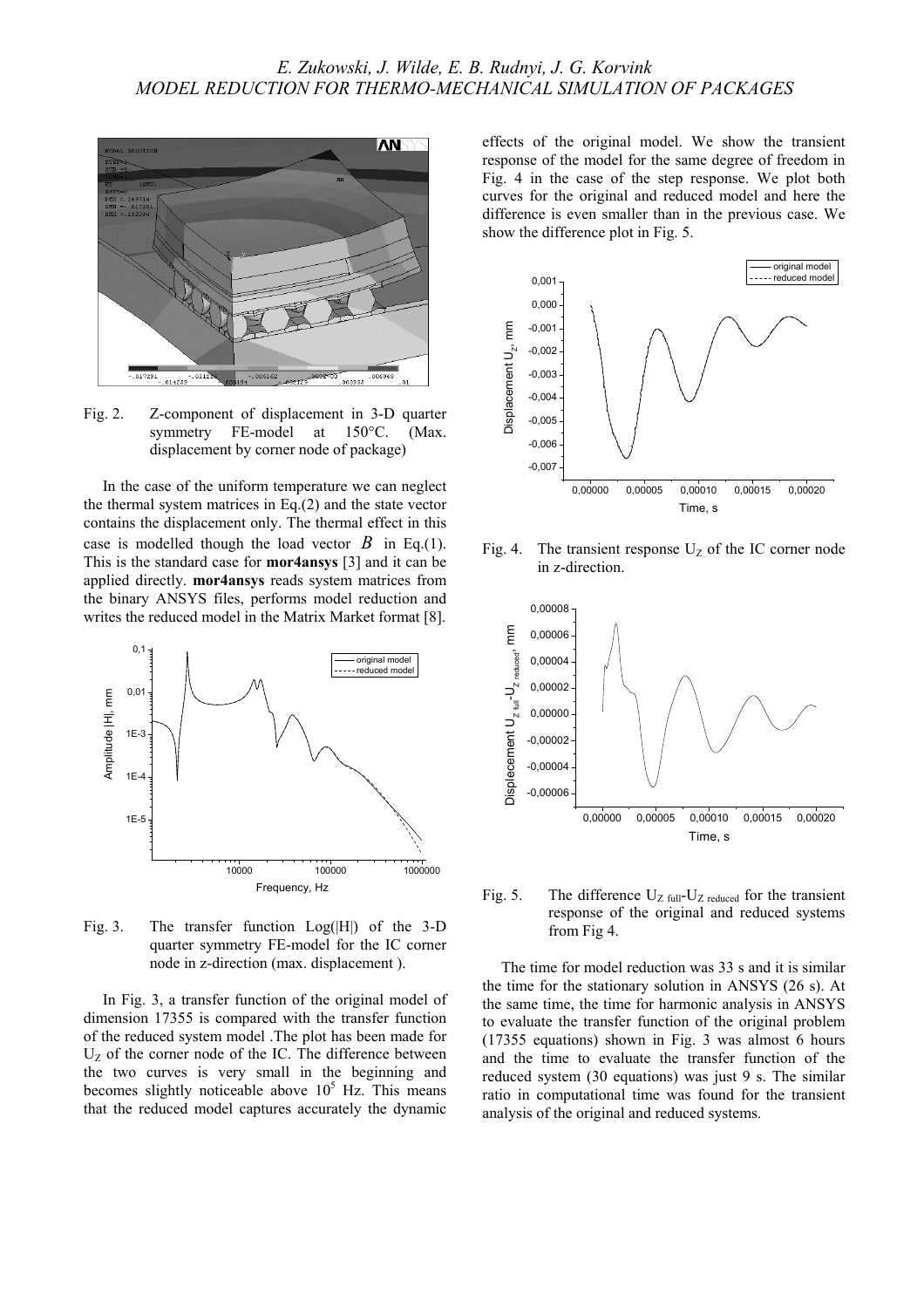#### **4. MECHANICAL STRUCTURE AFFECTED BY NON-UNIFORM TEMPERATURE**

In the second case, a local heat source has been introduced. This means that the temperature distribution changes dynamically and is non-uniform within the model. We have modelled a solder joint shown in Fig. 6 to demonstrate this effect. The SOLID5 element type (3- D Coupled-Field Solid) has been used, as in this case it was necessary to introduce both the displacements and the temperatures. The model consists of 1740 elements, 2234 nodes and 8810 equations.



Fig. 6. A solder joint 3D FE- model.

The heat source was located within a solder ball and convection cooling was assumed over the entire surface. The stationary temperature distribution and the solder joints displacement are displayed in Fig. 7.



Fig. 7. The temperature distribution in the solder joint under the local heat source.

ANSYS couples a structural and a thermal problem via the load vector, that is, it does not create the coupling matrix  $K_{UT}$  explicitly. We needed to generate this matrix by ourselves from element load vectors by assuming that the element thermal strain is caused by an average element temperature. The transfer function of the original system of dimension 8810 and the reduced system of dimension 30 are shown in Fig. 8. The plot is made for  $U_{Z}$ -displacement of the node 757 (max. displacement). The difference is within the line thickness and the difference plot is presented in Fig. 9. This again shows that the reduced model captures very accurately the dynamic effects of the original model.



Fig. 8. The transfer function [H| of the 3-D quarter symmetry FE-model for the node 757 (max. displacement) in z-direction.



Fig. 9. The difference plot  $Log(H_{full})$ -  $Log(H_{reduced})$ for the curves from Fig. 8.